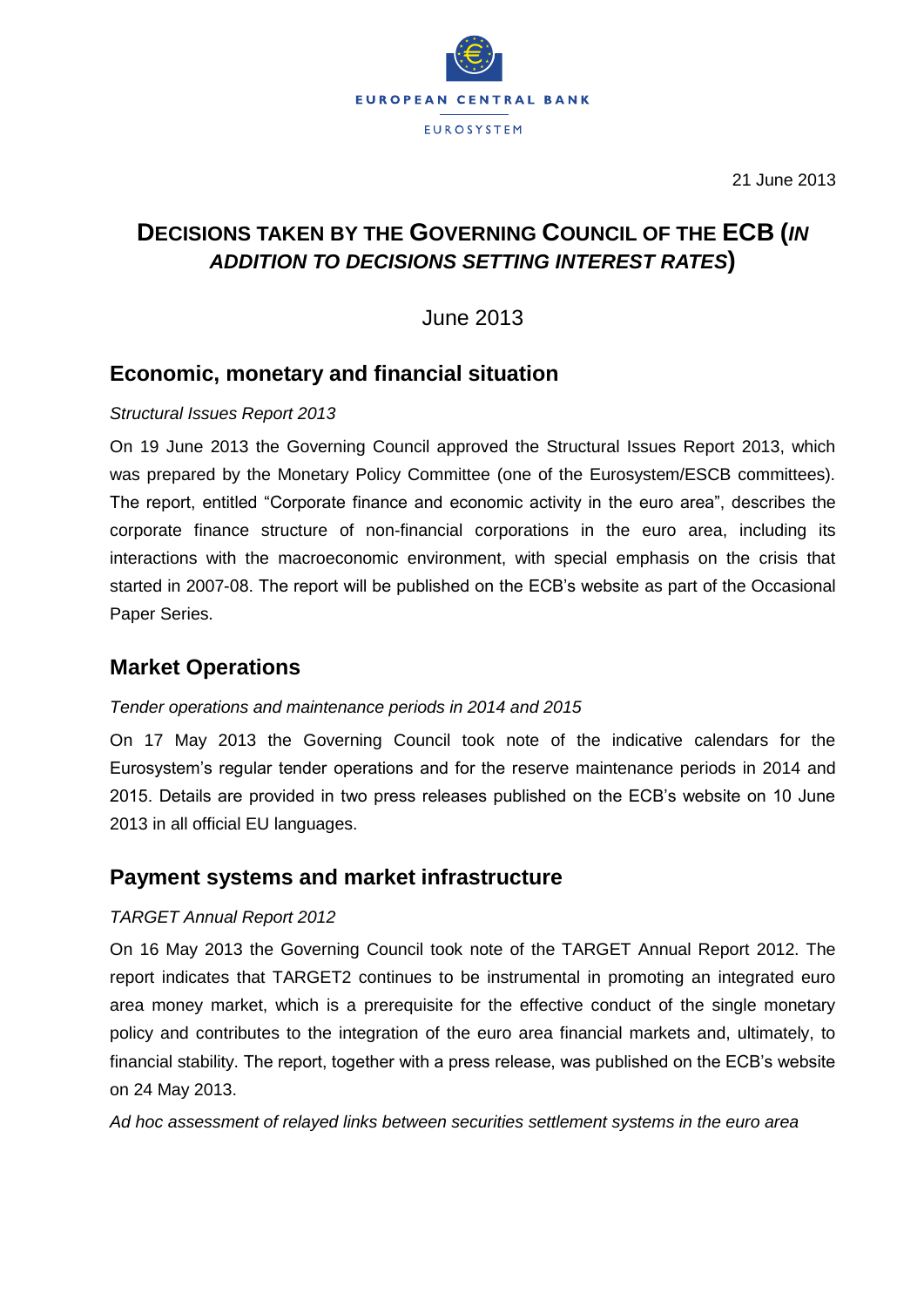On 23 May 2013 the Governing Council approved three new relayed links as eligible for use in Eurosystem credit operations. The comprehensive list of all eligible links is available on the ECB's website.

*Adoption of the CPSS-IOSCO Principles for financial market infrastructures as Eurosystem oversight standards and launch of a public consultation on a draft ECB regulation on oversight requirements for systemically important payment systems*

On 3 June 2013 the Governing Council adopted the 'Principles for financial market infrastructures', introduced in April 2012 by the Committee on Payment and Settlement Systems (CPSS) of the Bank for International Settlements and the Technical Committee of the International Organization of Securities Commissions (IOSCO), for the conduct of Eurosystem oversight in relation to all types of financial market infrastructures. It also decided to launch a two-month public consultation on a draft regulation on oversight requirements for systemically important payment systems, which implements the CPSS-IOSCO Principles for financial market infrastructures in a legally binding way. The draft regulation, together with a press release, was published on the ECB's website on 7 June 2013.

## **Advice on legislation**

*ECB Opinion on a proposal for a directive on the prevention of the use of the financial system*  for the purpose of money laundering and terrorist financing and on a proposal for a regulation *on information accompanying transfers of funds* 

On 17 May 2013 the Governing Council adopted CON/2013/32 at the requests of the Council of the European Union and the European Parliament.

*ECB Opinion on mortgagor protection in Spain*

On 22 May 2013 the Governing Council adopted CON/2013/33 at the request of the Spanish Secretary of State for Economic Affairs and Business Support.

*ECB Opinion on debt arrangements for over-indebted individuals in Greece*

On 23 May 2013 the Governing Council adopted CON/2013/34 at the request of the Greek Ministry of Development, Competitiveness, Infrastructure, Transport and Networks.

*ECB Opinion on a proposal for a Council regulation on denominations and technical specifications of euro coins intended for circulation*

On 23 May 2013 the Governing Council adopted CON/2013/35 at the request of the Council of the European Union.

*ECB Opinion on the status of credit institutions and the creation of financing companies in France*

On 24 May 2013 the Governing Council adopted CON/2013/36 at the request of the French Ministry of Economic Affairs and Finance.